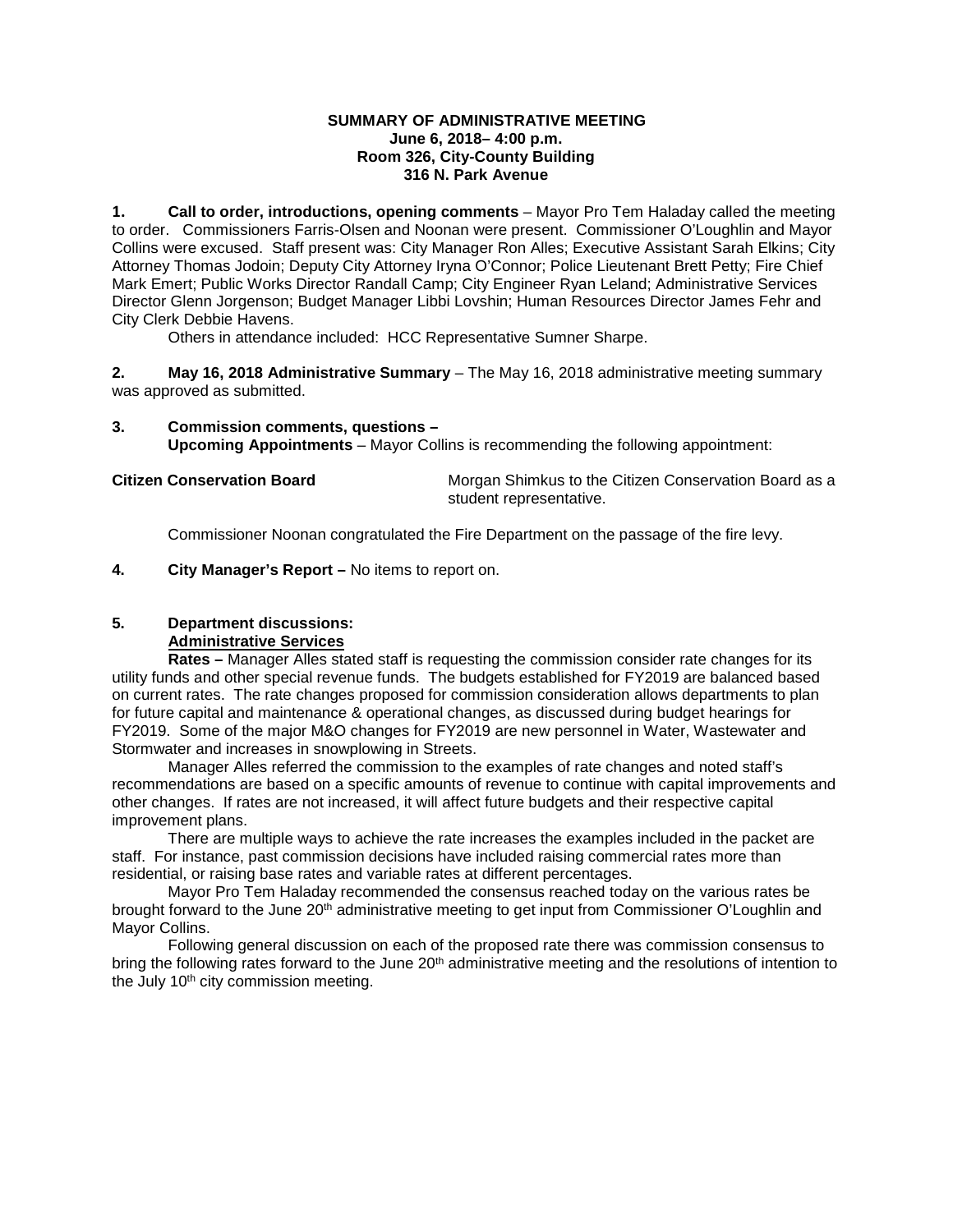|                                                       |             |          |             | <b>Total</b>                    |
|-------------------------------------------------------|-------------|----------|-------------|---------------------------------|
| Water:                                                | <b>FY18</b> |          | <b>FY19</b> | <b>Increase</b>                 |
| <b>Computed Preliminary Rate</b>                      |             |          |             |                                 |
| Increases                                             |             |          | 4.00%       |                                 |
| <b>Current Rates</b>                                  |             |          |             |                                 |
| Residential Base (per month)                          | \$<br>7.50  | \$       | 8.25        |                                 |
| Residential Rate (0*8 units)                          | \$<br>2.90  | \$       | 2.90        |                                 |
| Residential Rate (8-15 units)                         | \$<br>3.10  | \$       | 3.25        |                                 |
| (11 units average residential                         |             |          |             |                                 |
| usage)                                                |             |          |             |                                 |
|                                                       | \$<br>40.00 |          | 41.20       |                                 |
| Average Monthly Charge (11 units)<br>Monthly Increase |             | \$<br>\$ | 1.20        | \$<br>1.20                      |
| Annual Increase                                       |             | \$       | 14.40       | \$<br>14.40                     |
|                                                       |             |          |             |                                 |
|                                                       |             |          |             |                                 |
|                                                       |             |          |             | <b>Total</b>                    |
| <b>Wastewater:</b>                                    | <b>FY18</b> |          | <b>FY19</b> | <b>Increase</b>                 |
| <b>Computed Preliminary Rate</b>                      |             |          |             |                                 |
| Increases                                             |             |          | 5.52%       |                                 |
| <b>Current Rates</b>                                  |             |          |             |                                 |
| Residential Base (per month)                          | \$<br>7.70  | \$       | 8.48        |                                 |
| Residential Usage Rate (per unit)                     | \$<br>2.91  | \$       | 2.91        |                                 |
| <b>Total Residential Monthly Rate</b>                 | \$<br>10.61 | \$       | 11.39       |                                 |
|                                                       |             |          |             |                                 |
| Average Monthly Charge (7 units)                      | \$<br>28.07 | \$       | 28.85       |                                 |
| Monthly Increase                                      |             | \$       | 0.78        | \$<br>0.78                      |
| Annual Increase                                       |             | \$       | 9.36        | $\mathfrak{L}$<br>9.36          |
|                                                       |             |          |             |                                 |
|                                                       |             |          |             |                                 |
| <b>Stormwater:</b>                                    | <b>FY18</b> |          | <b>FY19</b> | <b>Total</b><br><b>Increase</b> |
| <b>Computed Preliminary Rate</b>                      |             |          |             |                                 |
| Increases                                             |             |          | 22.29%      |                                 |
|                                                       |             |          |             |                                 |
| <b>Current Rates</b>                                  |             |          |             |                                 |
| Annual Residential Average Charge                     | \$<br>49.64 | \$       | 55.34       |                                 |
|                                                       | \$<br>49.64 | \$       | 55.34       |                                 |
| Residential Charge per Month                          | \$<br>4.14  |          | 4.61        |                                 |
| Monthly Increase                                      |             | \$<br>\$ | 0.47        | 0.47<br>\$                      |
| Annual Increase                                       |             | \$       | 5.70        | \$<br>5.70                      |
|                                                       |             |          |             |                                 |

# **Residential Impact of Rate Increases**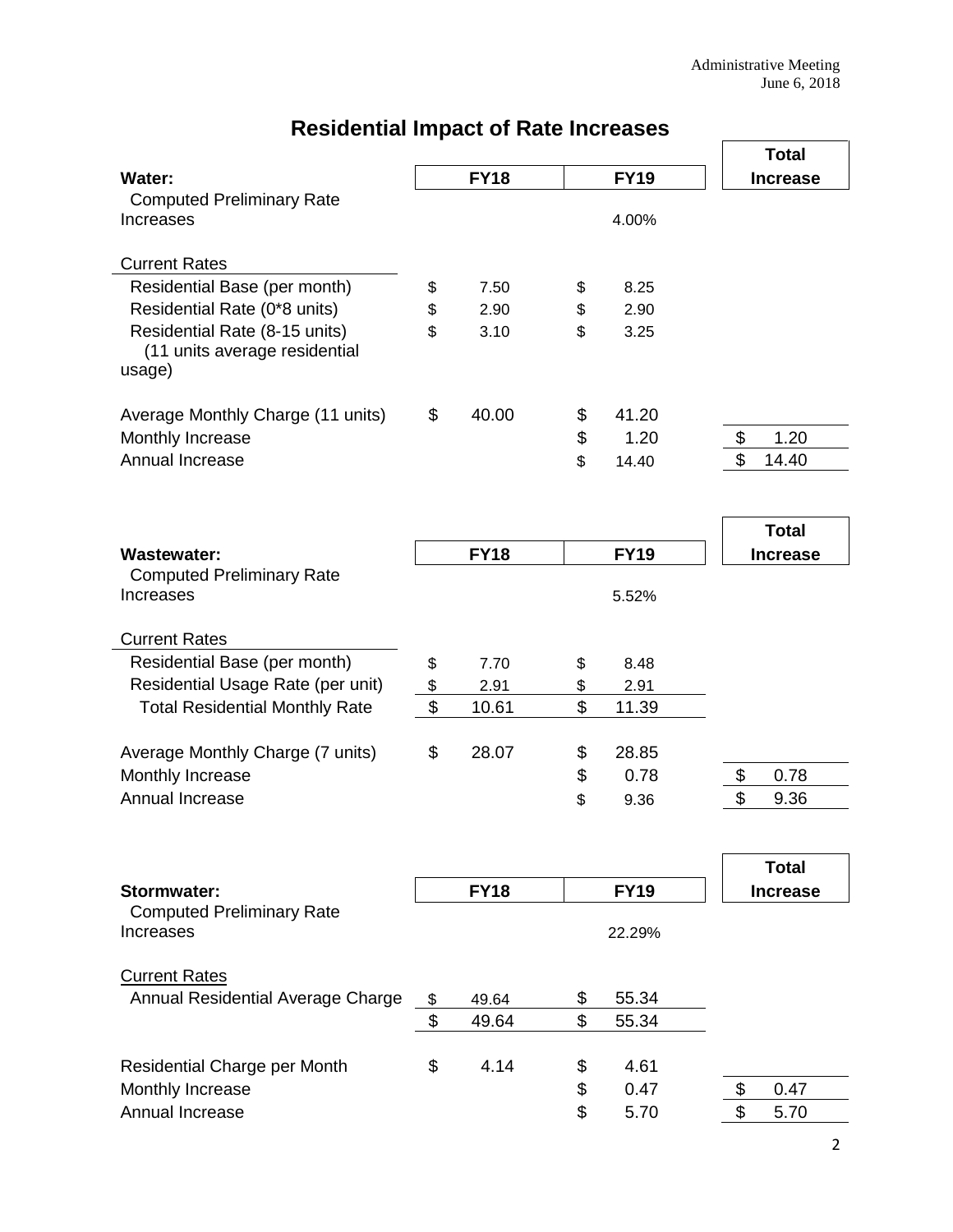|                                                                                |             |             |               |    | <b>Total</b>             |  |
|--------------------------------------------------------------------------------|-------------|-------------|---------------|----|--------------------------|--|
| <b>Streets:</b>                                                                |             | <b>FY18</b> | <b>FY19</b>   |    | <b>Increase</b>          |  |
| <b>Computed Preliminary Rate</b><br>Increases                                  |             |             | 18.14%        |    |                          |  |
| <b>Current Rates</b><br><b>Annual Residential Charge</b>                       | \$          | 155.33      | \$<br>167.15  |    |                          |  |
| Residential Charge per Month                                                   | \$          | 12.94       | \$<br>13.93   |    |                          |  |
| Monthly Increase                                                               |             |             | \$<br>0.98    | \$ | 0.98                     |  |
| Annual Increase                                                                |             |             | \$<br>11.82   | \$ | 11.82                    |  |
|                                                                                |             |             |               |    | <b>Total</b>             |  |
| <b>Residential Solid Waste:</b>                                                |             | <b>FY18</b> | <b>FY19</b>   |    | <b>Increase</b>          |  |
| <b>Computed Preliminary Rate Change</b>                                        |             |             | 0.00%         |    |                          |  |
| <b>Current Rates</b>                                                           |             |             |               |    |                          |  |
| <b>Annual Residential Charge</b>                                               | \$          | 176.10      | \$<br>176.10  |    |                          |  |
| Residential Charge per Month                                                   | \$          | 14.68       | \$<br>14.68   |    |                          |  |
| Change                                                                         |             |             | \$            | \$ | $\overline{\phantom{a}}$ |  |
| Change                                                                         |             |             | \$            | \$ |                          |  |
| <b>Open Space:</b>                                                             | <b>FY18</b> |             | <b>FY19</b>   |    |                          |  |
| <b>Computed Preliminary Rate</b><br>Increase                                   |             |             | 19.5%         |    |                          |  |
| Residential Average Charge per Year<br>(Includes average impervious<br>charge) | \$          | 19.35       | \$<br>20.14   |    |                          |  |
| <b>Current Rates</b><br>Annual Residential Base Charge                         | \$          | 17.78       | \$<br>17.78   |    |                          |  |
| <b>Annual Residential Impervious</b>                                           |             |             |               |    |                          |  |
| Charge                                                                         | \$          | 0.00221     | \$<br>0.00332 |    |                          |  |
| Monthly Increase                                                               |             |             | \$<br>0.07    | \$ | 0.07                     |  |
| Annual Increase                                                                |             |             | \$<br>0.79    | \$ | 0.79                     |  |
|                                                                                |             |             |               |    |                          |  |
| <b>TOTAL MONTHLY INCREASE</b>                                                  |             |             |               | \$ | 3.50                     |  |